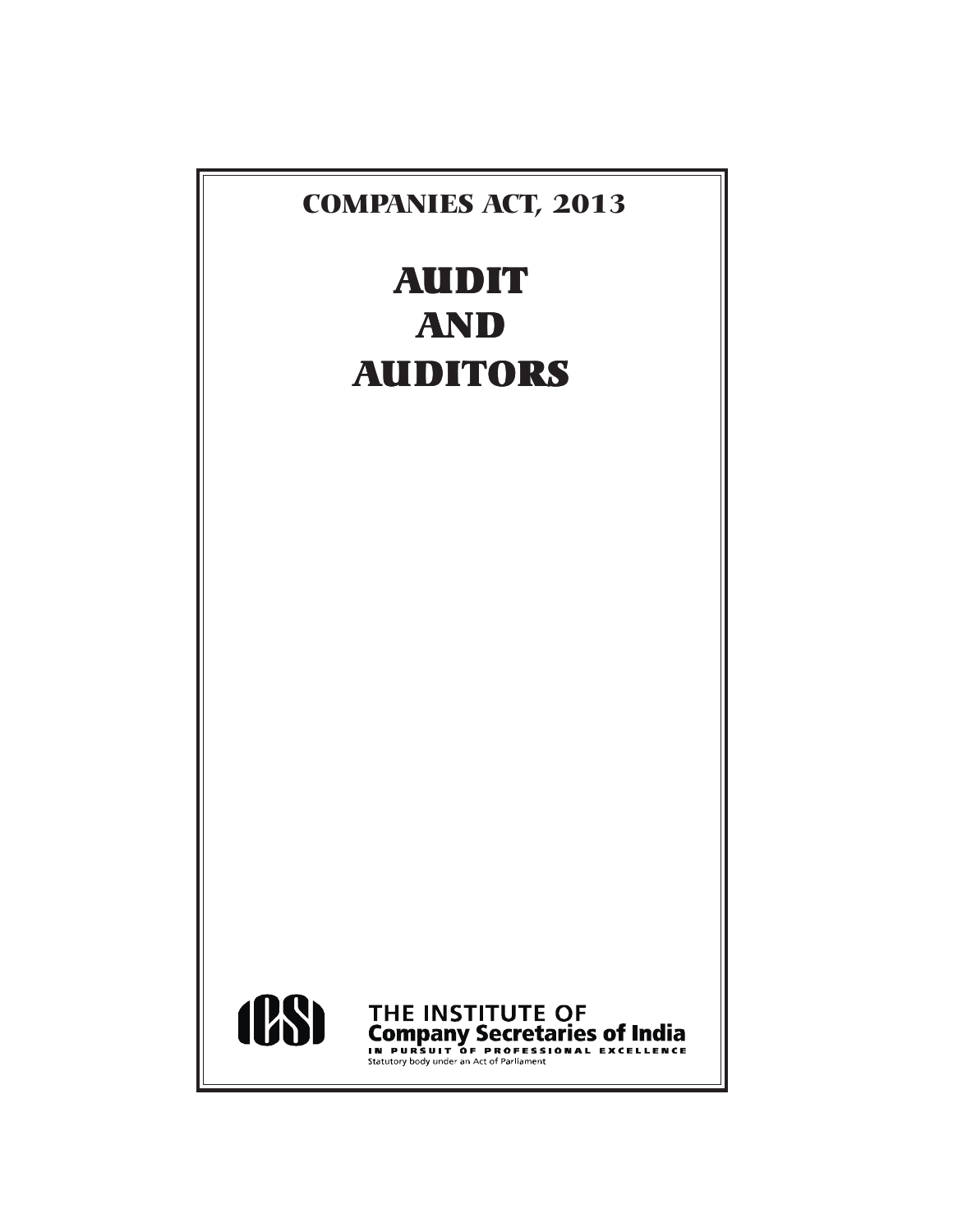# AUDIT AND AUDITORS

#### 1. APPOINTING AUTHORITY FOR AUDITORS IN **COMPANY**

In term of section 139(1) of the Companies Act, 2013 read with rule 3 of Companies (Audit and Auditors) Rules, 2014 every company shall at the first annual general meeting, appoint an individual or a firm as an auditor who shall hold office from the conclusion of that meeting till the conclusion of its sixth annual general meeting (AGM) and thereafter till the conclusion of every sixth meeting and the manner and procedure of selection of auditors by the members of the company at such meeting shall be such as prescribed under:

 $(1)$  In case of a company that is required to constitute an Audit Committee under section 177, such committee, and, in cases where such a committee is not required to be constituted, the Board shall take into consideration the qualifications and experience of the individual or the firm proposed to be considered for appointment as auditor and whether such qualifications and experience are commensurate with the size and requirements of the company.

For the purpose of constitution of Audit Committee section 177 of the Act read with Companies (Meetings of Board and its Powers) Rules, 2014 provides that:

The Board of directors of every listed companies and the following classes of companies shall constitute an Audit Committee of the Board-

- (i) all public companies with a paid up capital of ten crore rupees or more;
- (ii) all public companies having turnover of one hundred crore rupees or more;
- (iii) all public companies, having in aggregate, outstanding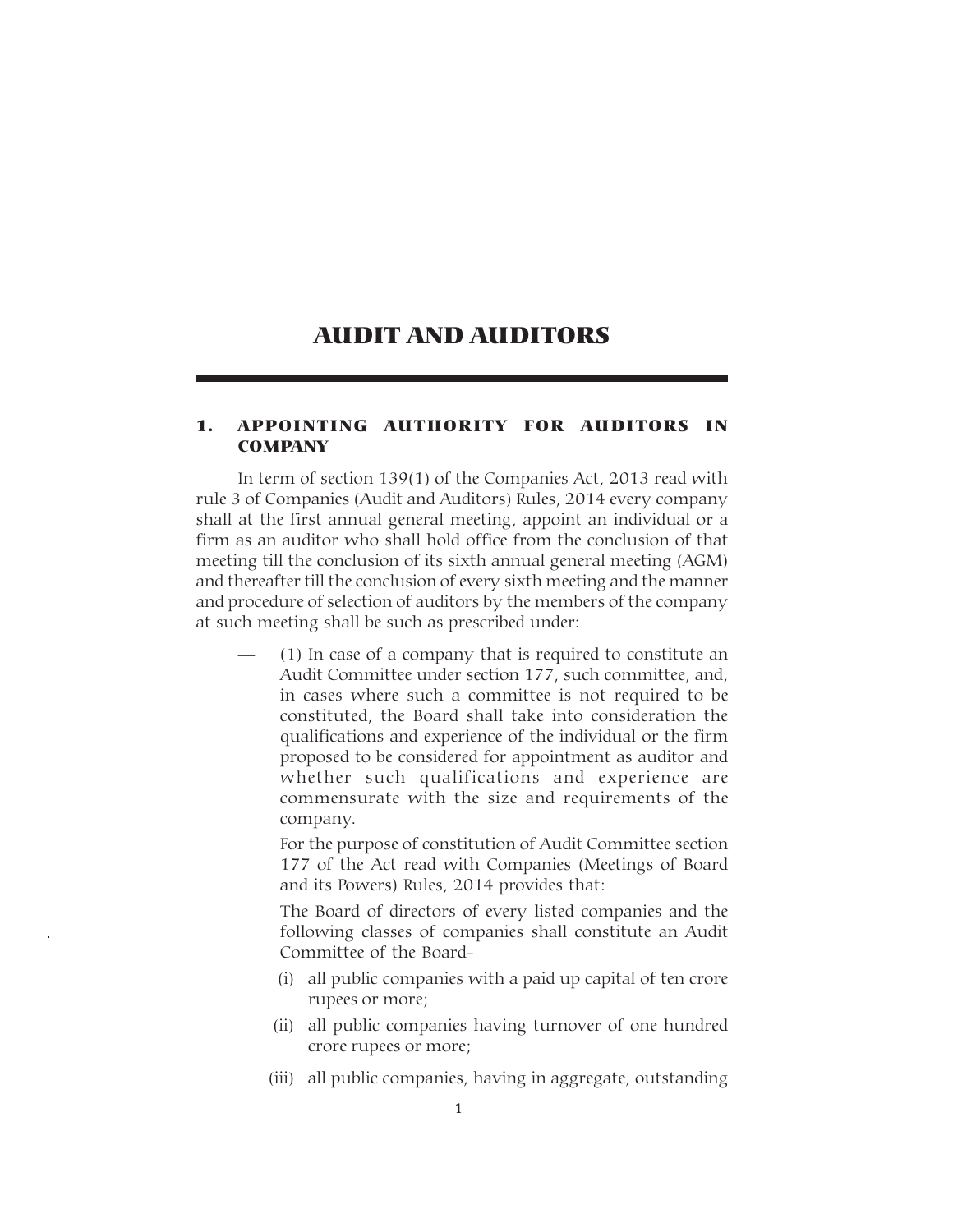loans or borrowings or debentures or deposits exceeding fifty crore rupees or more.

Explanation.- The paid up share capital or turnover or outstanding loans, or borrowings or debentures or deposits, as the case may be, as existing on the date of last audited Financial Statements shall be taken into account for the purposes of this rule.

- Before considering the appointment of auditor, the Audit Committee or the Board, as the case may be, shall consider any pending proceeding relating to professional matters of conduct against the proposed auditor before the ICAI or any competent authority or any Court. Further they may call for such other information from the proposed auditor as it may deem fit.
- Where a company is required to constitute the Audit Committee, the committee shall recommend the name of an individual or a firm as auditor to the Board for consideration and in other cases, the Board shall consider and recommend an individual or a firm as auditor to the members in the AGM for appointment.
- If the Board agrees with the recommendation of the Audit Committee, it shall further recommend the appointment of auditor to the members in the AGM otherwise, it shall refer back the recommendation to the committee for reconsideration citing reasons for such disagreement.
- Thereafter if the Audit Committee decides not to reconsider its original recommendation, then Board shall record reasons for its disagreement with the Audit committee and send its own recommendation for consideration of the members in the AGM and if the Board agrees with the recommendations of the Audit Committee, it shall place the matter for consideration by members in the AGM.
- The auditor appointed in the AGM meeting shall hold office from the conclusion of that meeting till the conclusion of the sixth annual general meeting, with the meeting wherein such appointment has been made being counted as the first meeting.
- Such appointment shall be subject to ratification in every AGM till the sixth AGM by way of passing of an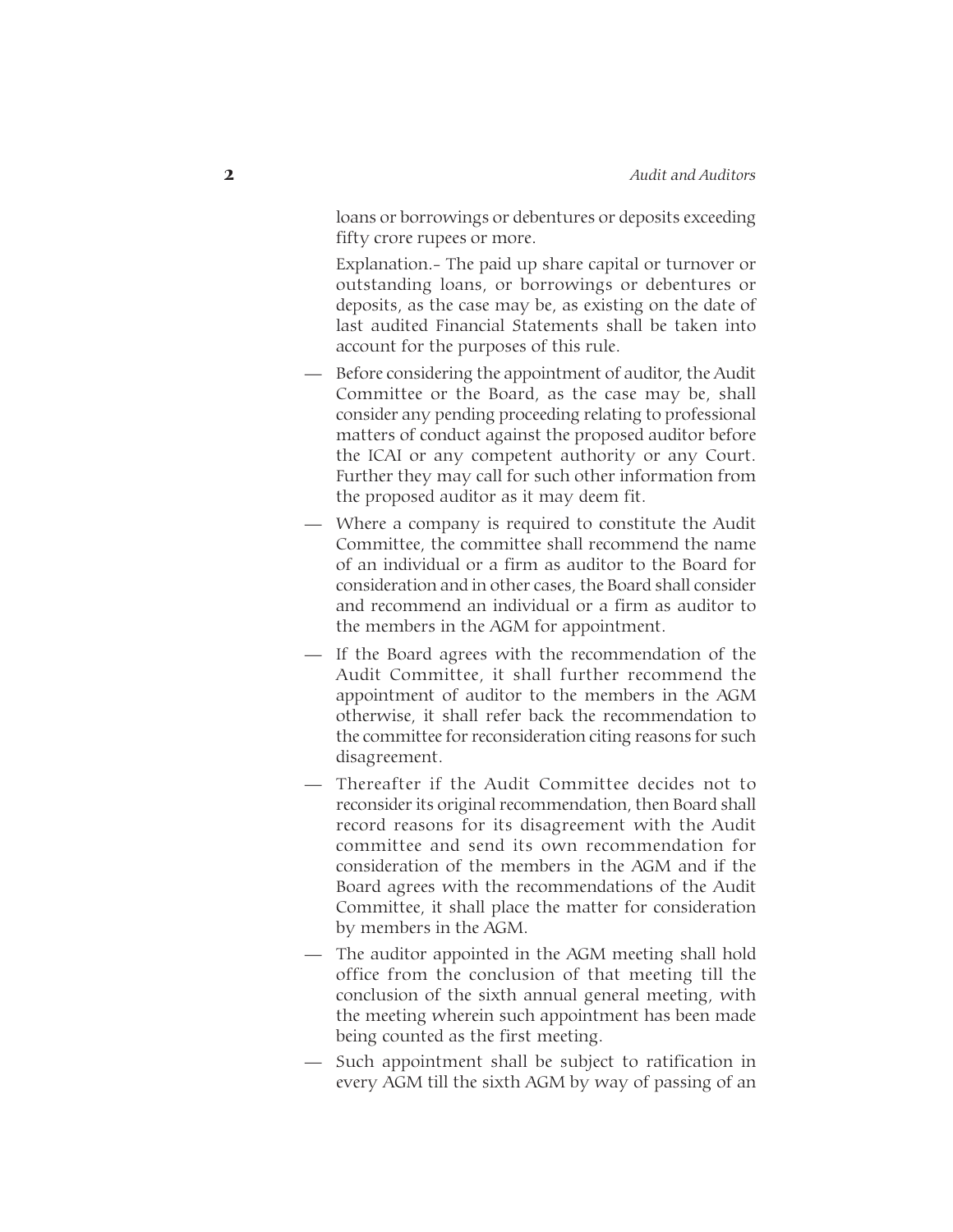ordinary resolution. If the appointment is not ratified by the members of the company, the Board of Directors shall appoint another individual or firm as its auditor or auditors after following the procedure laid down in this behalf under the Act.

Section 139(6) of the Act stipulated that first Auditor of the Company other than Government Company, shall be appointed by the Board within 30 days of its date of registration and in case of failure to do so by Board of Directors, the members shall be informed and they shall appoint the same within 90 days form incorporation, who shall hold office till conclusion of first annual general meeting.

Conditions for appointment and notice to Registrar-Rule 4 of the Companies (Audit and Auditors) Rules, 2014 hereinafter referred in this chapter as Rule

As per second proviso of section 139(1) read with rule 4 stipulated that written consent of the auditor must be taken before appointment. The auditor appointed shall submit a certificate that:

- (a) the individual/firm is eligible for appointment and is not disqualified for appointment under the Act, the Chartered Accountants Act, 1949 and the rules or regulations made thereunder;
- (b) the proposed appointment is as per the term provided under the Act;
- (c) the proposed appointment is within the limits laid down by or under the authority of the Act;
- (d) the list of proceedings against the auditor or audit firm or any partner of the audit firm pending with respect to professional matters of conduct, as disclosed in the certificate, is true and correct.

Certificate shall also indicate whether the auditor satisfies the criteria provided in section 141 of the Act.

Company shall inform the auditor concerned of his or its appointment and also file a notice of such appointment with the Registrar in Form ADT-1 within 15 days of the meeting in which the auditor is appointed.

### 2. APPOINTMENT OF AUDITOR IN GOVERNMENT COMPANY- Section 139 (5), 139 (7), 139(8),139 (11)

The appointment of auditor in Government company or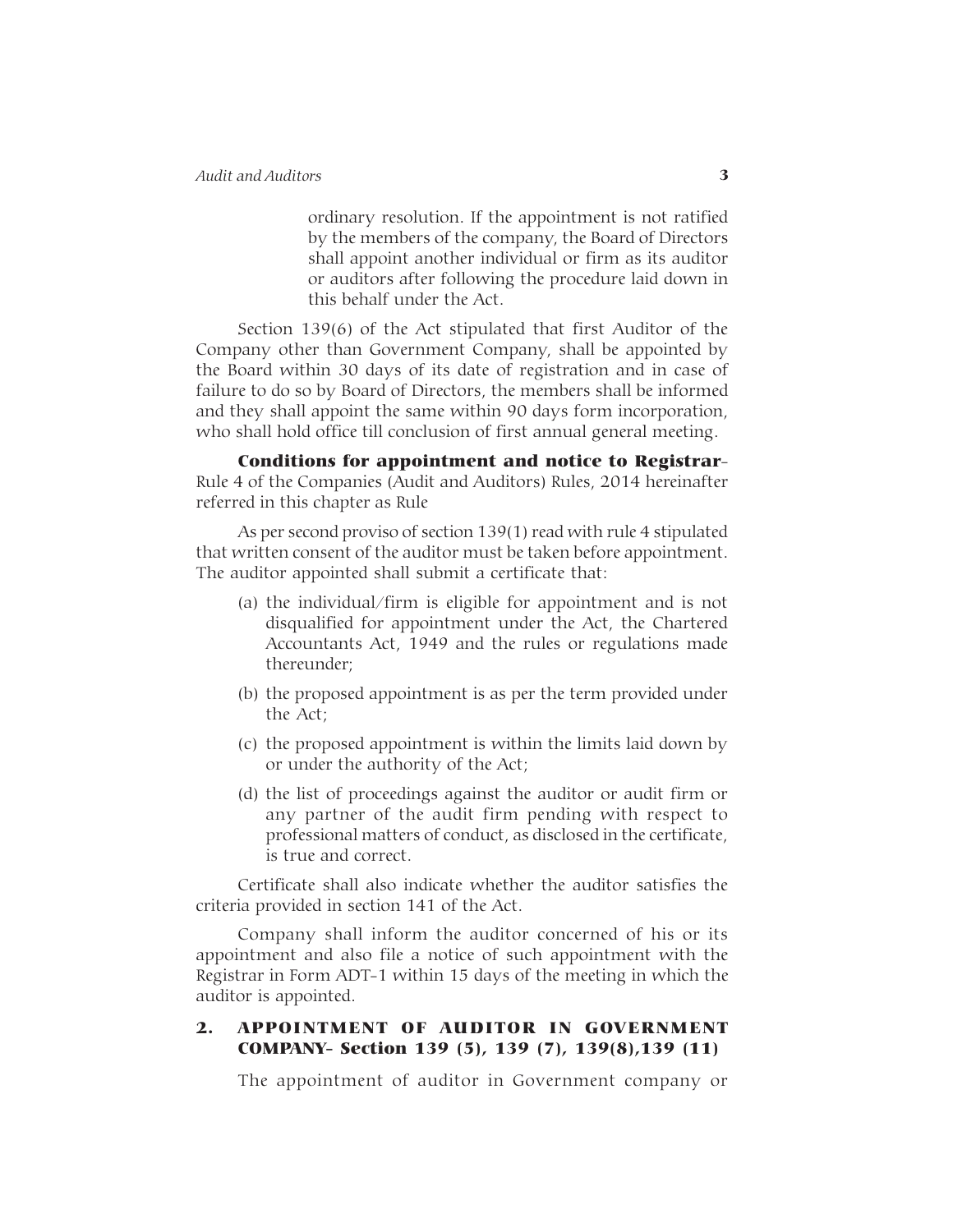government controlled (directly/indirectly) company shall be held in accordance with the following provisions:

The First auditor shall be appointed by the Comptroller and Auditor General within 60 days from the date of incorporation and in case of failure to do so, the Board shall appoint auditor within next 30 days and on failure to do so by Board of Directors, it shall inform the members, who shall appoint the auditor within 60 days at an extraordinary general meeting (EGM), such auditor shall hold office till conclusion of first Annual General Meeting.

In case of subsequent auditor for existing government companies, the Comptroller & Auditor General shall appoint the auditor within a period of 180 days from the commencement of the financial year and the auditor so appointed shall hold his position till the conclusion of the Annual General Meeting.

In the case of a company whose accounts are subject to audit by an auditor appointed by the Comptroller and Auditor-General of India, be filled by the Comptroller and Auditor-General of India within thirty days. In case the Comptroller and Auditor-General of India does not fill the vacancy within the said period, the Board of Directors shall fill the vacancy within next thirty days.

The Act also provides that in case the Company has an Audit Committee, then all appointments of Auditor including filling of casual vacancy, shall be made after taking into account the recommendations of the Committee.

### 3. ELIGIBILITY & QUALIFICATIONS OF AUDITOR

Section 141 (1)  $\&$  (2) of the Act prescribed the following eligibility and qualifications of auditor which are as under:-

- i. Only a Chartered Accountant (individual) or a firm where majority of partners practicing in India are Chartered Accountants can be appointed as auditor.
- ii. Where a firm including a limited liability partnership (LLP) is appointed as an auditor of a company, only the partners who are chartered accountants shall be authorized to act and sign on behalf of the firm.

#### 4. DISQUALIFICATIONS OF AUDITOR

Section 141 (3) of the Act read with Rule 10 prescribed the following persons shall not be eligible for appointment as an auditor of a company, namely:

• A body corporate, except LLP;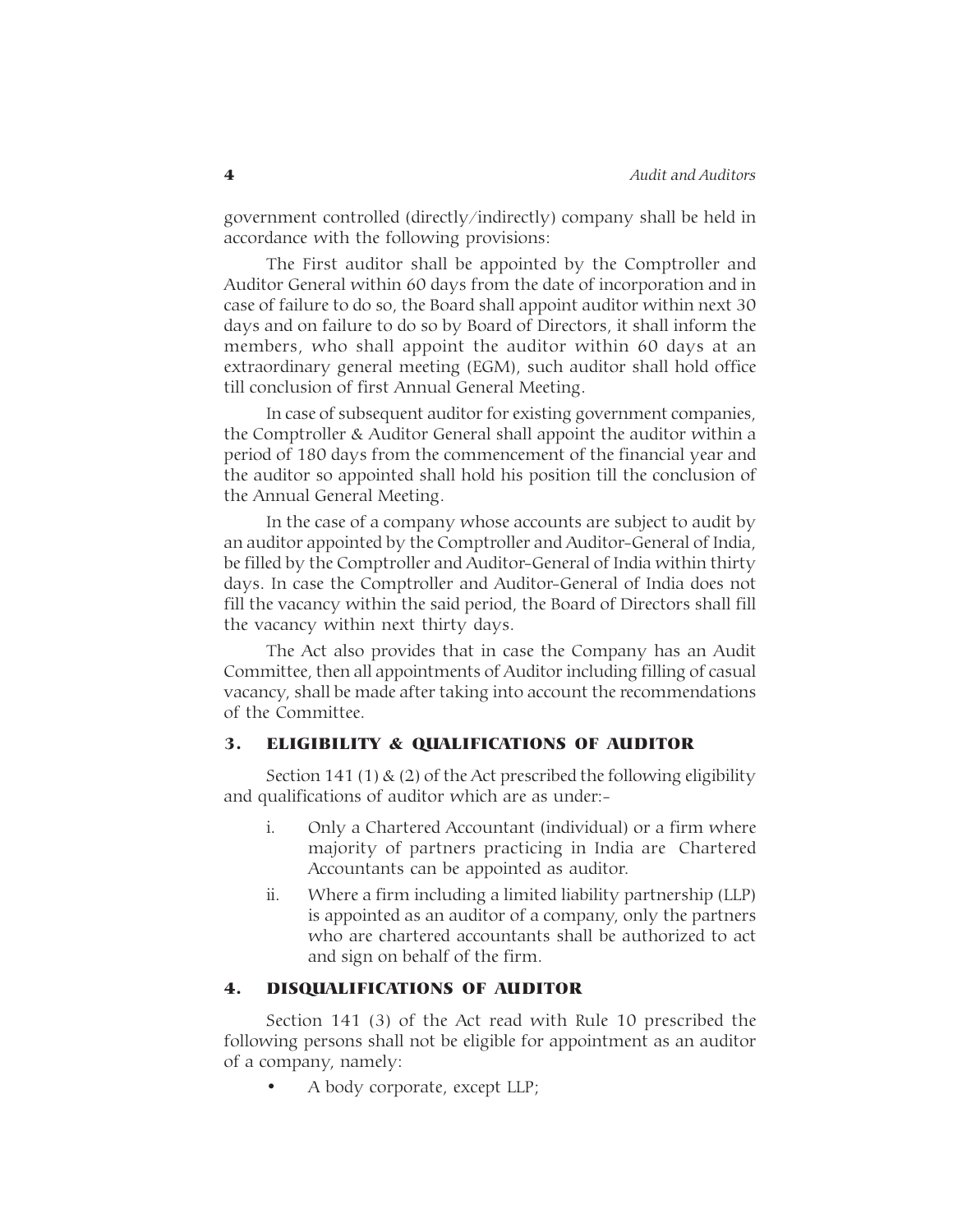#### *Audit and Auditors* 5

- An officer or employee of the company;
- Any partner/employee of officer or employee of company;
- A person who himself or his relative/partner is holding any security or interest in the company, or any company which is its holding, subsidiary, associate;
- A person whose relative is holding security or interest not exceeding Rs. one Lac face value in companies as mentioned above. Provided that this condition be also applicable in the case of a company not having share capital or other securities, wherever relevant. Provided further that in the event of acquiring any security or interest by a relative, above the threshold limit i.e. Rs. one lac, the corrective action to maintain the limits (Rs. one lac) shall be taken by the auditor within 60 days of such acquisition or interest;
- A person who or whose relative or partner is indebted to the company or its subsidiary or its holding or associate company or a subsidiary of such holding company, in excess of rupees five lakh shall not be eligible for appointment;
- A person who or whose relative or partner has given a guarantee or provided any security in connection with the indebtedness of any third person to the company, or its subsidiary, or its holding or associate company or a subsidiary of such holding company, in excess of one lakh rupees shall not be eligible for appointment;
- A person or a firm who, whether directly or indirectly, has "business relationship" with the company, or its subsidiary, or its holding or associate company;

The term "business relationship" shall be construed as any transaction entered into for a commercial purpose, except – (i) commercial transactions which are in the nature of professional services permitted to be rendered by an auditor or audit firm under the Act and the Chartered Accountants Act, 1949 and the rules or the regulations made under those Acts; (ii) commercial transactions which are in the ordinary course of business of the company at arm's length price - like sale of products or services to the auditor, as customer, in the ordinary course of business, by companies engaged in the business of telecommunications, airlines, hospitals, hotels and such other similar businesses.

• A person whose relative is a director or is in the employment of the company as a director or key managerial personnel;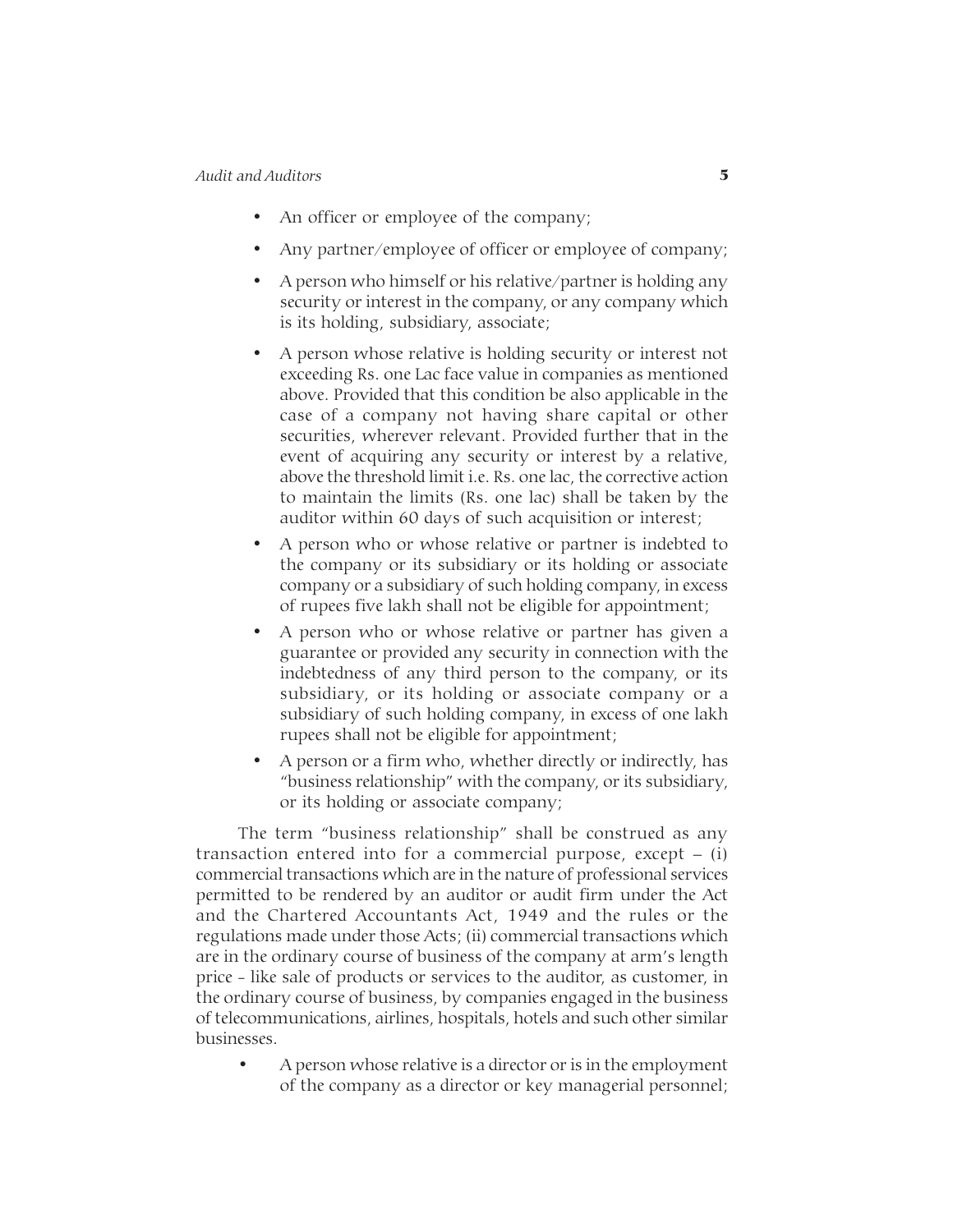- A person who is in full time employment elsewhere;
- Person who is auditor of more than 20 companies;
- A person who has been convicted by a court of an offence involving fraud and a period of ten years has not elapsed from the date of such conviction;
- Any person whose subsidiary or associate company or any other form of entity, is engaged as on the date of appointment in consulting and specialized services as provided in section 144.

According to section 141 (4) where a person appointed as an auditor of a company incurs any of the disqualifications mentioned as above after his appointment, he shall vacate his office as such auditor and such vacation shall be deemed to be a casual vacancy in the office of the auditor.

### 5. TERM OF AUDITOR- Section 139 (2) and Rule 5

Listed company or all unlisted public companies having paid up share capital of Rs. 10 crore or more, all private limited companies having paid up share capital of Rs. 20 crore or more, all companies having public borrowings from financial institutions, banks or public deposits of Rs. 50 fifty crores or more shall not appoint or re-appoint an individual as auditor for more than one term of 5 consecutive Years; and an audit firm as auditor for more than two terms of 5 consecutive years. These auditor (either individual/audit firm) can be re-appointed after cooling off period of 5 years. Three years transition period will be given to comply this requirement.

No audit firm shall be appointed as auditor of the company for a period of five years, if same firm presently having a common partner(s) to the previous audit firm, whose tenure has expired in a company immediately preceding the financial year.

The right of the company to remove the auditor or the right of the auditor to resign from such office of the company is not affected by this sub-section. Thus, an auditor can resign or be removed by the shareholders before completion of his term as discussed above. The firm shall include a limited liability partnership incorporated under the Limited Liability Partnership Act, 2008.

# 6. RE-APPOINTMENT OF RETIRING AUDITOR-Section139 (9)

At any annual general meeting, a retiring auditor shall be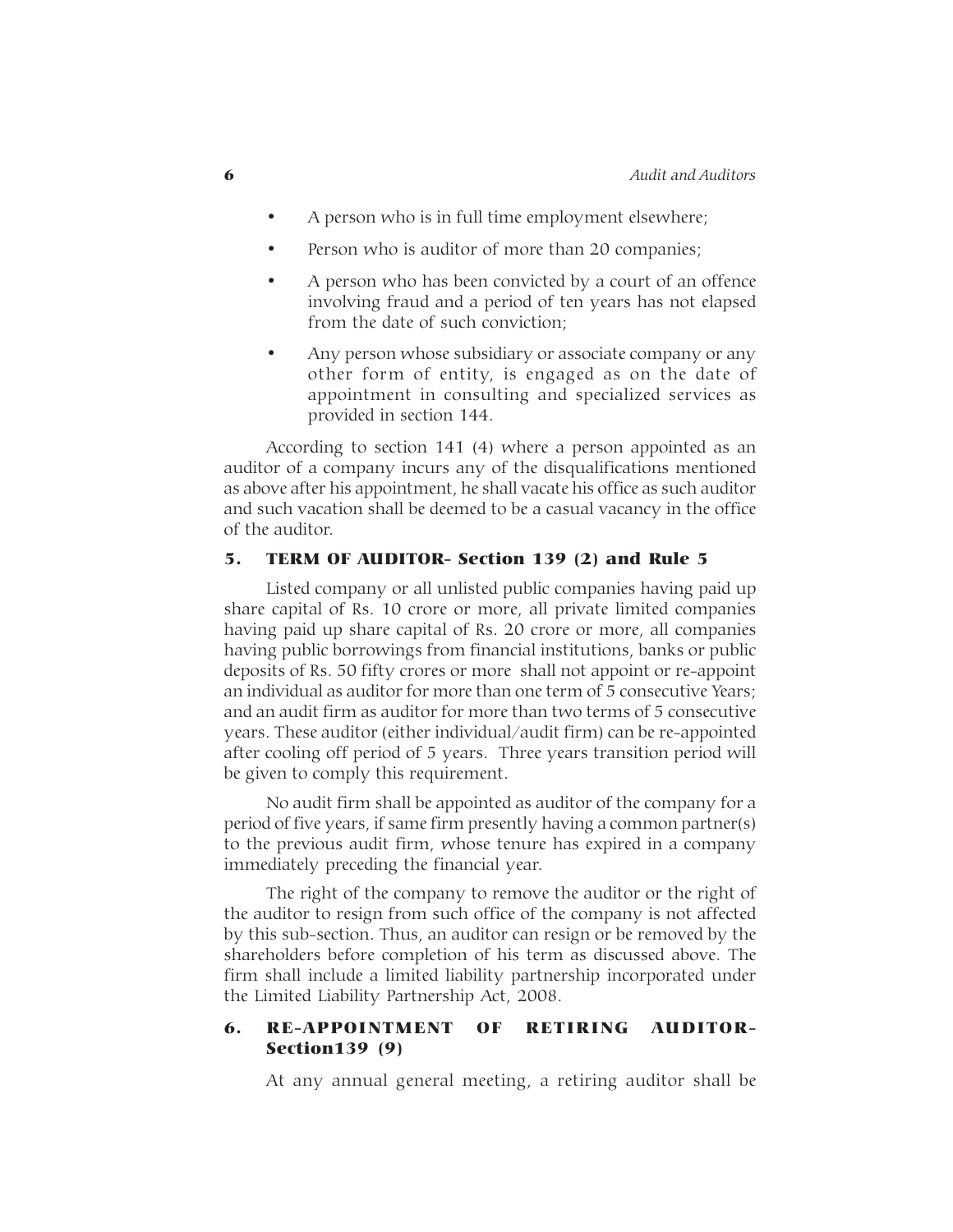reappointed as auditor of the company except under the following circumstances:

- (a) he is not qualified for re-appointment.
- (b) he has given the company a notice in writing of his unwillingness to be re-appointed.
- (c) a special resolution has been passed at that meeting appointing somebody else instead of him or providing expressly that retiring auditor shall not be re-appointed.

Section 139 (10) lays that where at any annual general meeting, no auditor is appointed or re-appointed, the existing auditor shall continue to be the auditor of the company.

### 7. ROTATION OF AUDITORS- Section 139(3)

Members of a company can provide for following by passing a resolution:

- (a) In the audit firm appointed by it, the auditing partner and his team shall be rotated at such intervals as may be resolved by members; or
- (b) The audit shall be conducted by more than one auditor.

A transition period of 3 years from the commencement of the Act has been prescribed for the company existing on or before the commencement of the Act, to comply with the provisions of the rotation of auditor.

### 8. ROTATION OF AUDITORS ON EXPIRY OF THEIR TERM-Section 139 (4) and Rule 6

Rotation of auditors on expiry of auditor's term then same procedure will be followed as required for appointment of auditors. The procedure is as under:-

- (1) The Audit Committee shall recommend to the Board, the name of an individual auditor or of an audit firm who may replace the incumbent auditor on expiry of the term of such incumbent.
- (2) Where a company is required to constitute an Audit Committee, the Board shall consider the recommendation of such committee, and in other cases, the Board shall itself consider the matter of rotation of auditors and make its recommendation for appointment of the next auditor by the members in annual general meeting.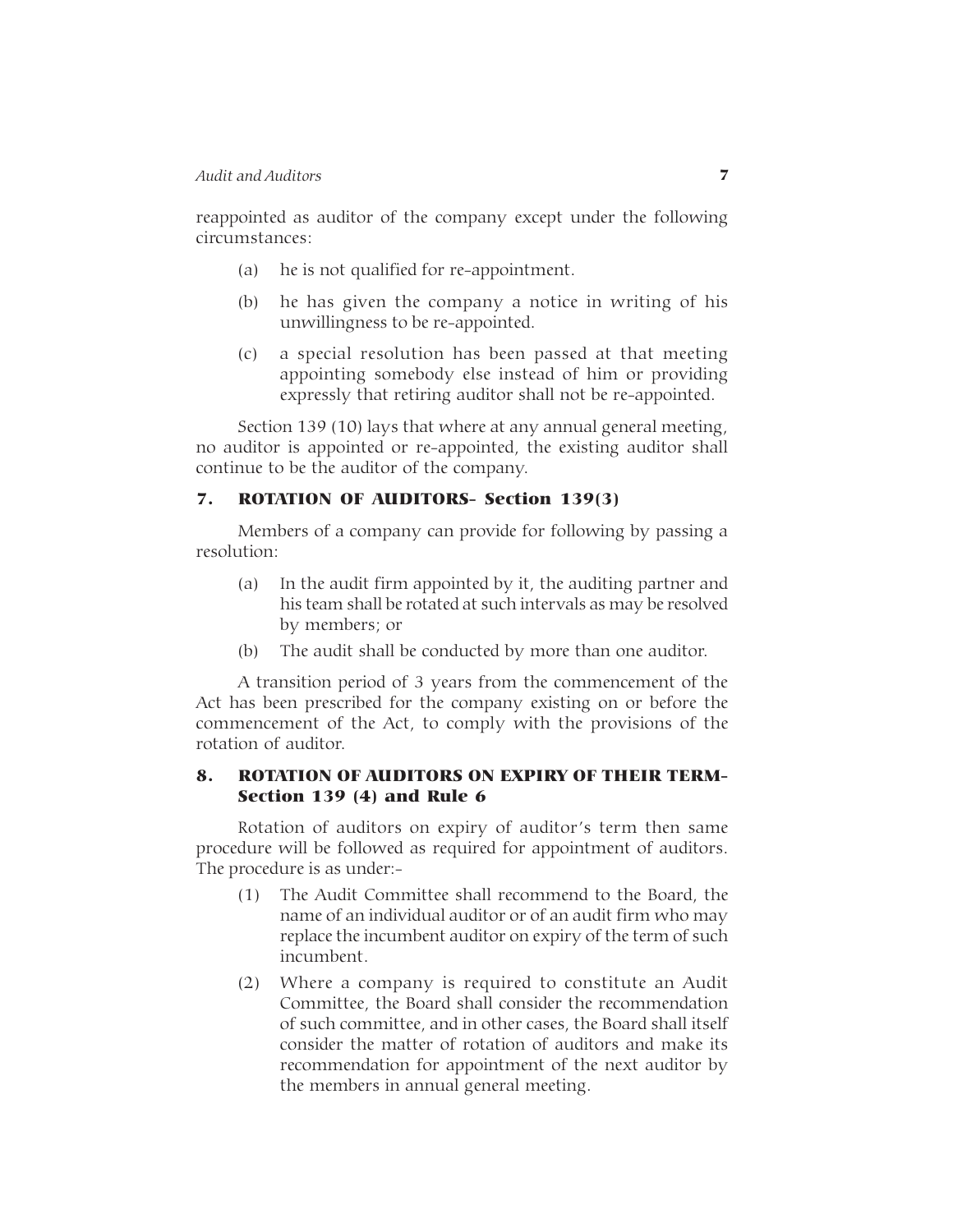For the purpose of rotation, the period for which the auditor is holding office prior to the commencement of this act will also be counted in calculating the period of 5 years or 10 years as the case may be. The incoming auditor/audit firm shall not be eligible if such auditor/audit firm is associated with the outgoing auditor/audit firm under the same network of audit firms i.e. includes the firms operating/ functioning under the same brand name, trade name or common control, hitherto or in future. If a partner, who is in charge of an audit firm and also certifies the financial statements of the company, retires from the said firm and joins another firm of chartered accountants, such other firm shall also be ineligible to be appointed for a period of five years.

Where a company has appointed two or more persons as joint auditors, the company may follow the rotation of auditors in such a manner that both or all of the joint auditors, as the case may be, do not complete their term in the same year.

# 9. CASUAL VACANCY IN THE OFFICE OF AUDITOR- Section 139 (8)

Any casual vacancy in the office of an auditor shall—

- (i) in the case of a company other than a company whose accounts are subject to audit by an auditor appointed by the Comptroller and Auditor-General of India, be filled by the Board of Directors within thirty days, but if such casual vacancy is as a result of the resignation of an auditor, such appointment shall also be approved by the company at a general meeting convened within three months of the recommendation of the Board and he shall hold the office till the conclusion of the next annual general meeting;
- (ii) in the case of a company whose accounts are subject to audit by an auditor appointed by the Comptroller and Auditor-General of India, be filled by the Comptroller and Auditor-General of India within thirty days:

It may be noted that that in case the Comptroller and Auditor-General of India does not fill the vacancy within the said period, the Board of Directors shall fill the vacancy within next thirty days.

### 10. REMOVAL OF AUDITOR-Section 140 (1) and Rule 7

The auditor appointed under section 139 may be removed from his office before the expiry of the term only by –

(i) Obtaining the prior approval of the Central Government by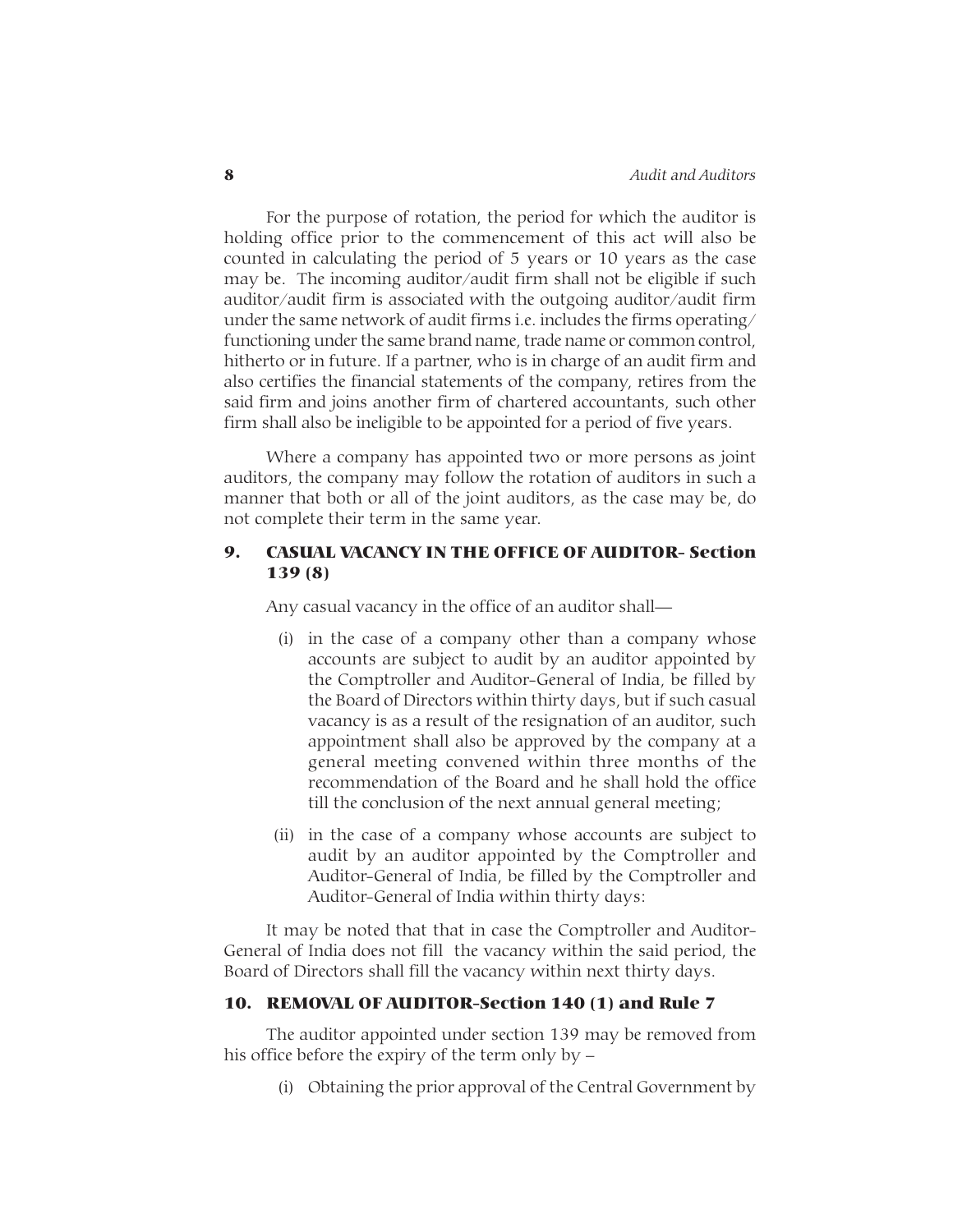filling an application in form ADT-2 within 30 days of resolution passed by the Board

- (ii) The company shall hold the general meeting within sixty days of receipt of approval of the Central Government for passing the special resolution.
- (iii) The auditor concerned shall be given a reasonable opportunity of being heard.

# 11. RESIGNATION OF AUDITOR- Section 140 (2), 140 (3) and Rule 8

The auditor who has resigned from the company shall file a statement in Form ADT-3 indicating the reasons and other facts as may be relevant with regard to his resignation as follows:

- (i) In case of other than Government Company, the auditor shall within 30 days from the date of resignation, file such statement to the company and the registrar.
- (ii) In case of Government Company or government controlled company, auditor shall within 30 days from the resignation, file such statement to the company and the Registrar and also file the statement with the Comptroller and Auditor General of India (CAG).

The onus to file such statement containing relevant facts and reasons for resignation is on the resigning auditor and any contravention of sub clause (2) is punishable with monetary fine which could be minimum Rs. 50,000 and maximum Rs. 5 lakh.

#### 12. REMUNERATION OF AUDITOR

Section 142 of the Act prescribed that the remuneration of the auditor of a company shall be fixed in its general meeting or in such manner as may be determined therein. Board may fix remuneration of the first auditor appointed by it. The remuneration will be in addition to the out of pocket expensed incurred by the auditor in connection with the audit of the company and any remuneration paid to him for any other service rendered by him at the request of the company.

### 13. AUDITOR'S RIGHT TO ATTEND GENERAL MEETING-Section 146

All notices of any general meeting shall be forwarded to the auditor of the company and he must attend any general meeting either by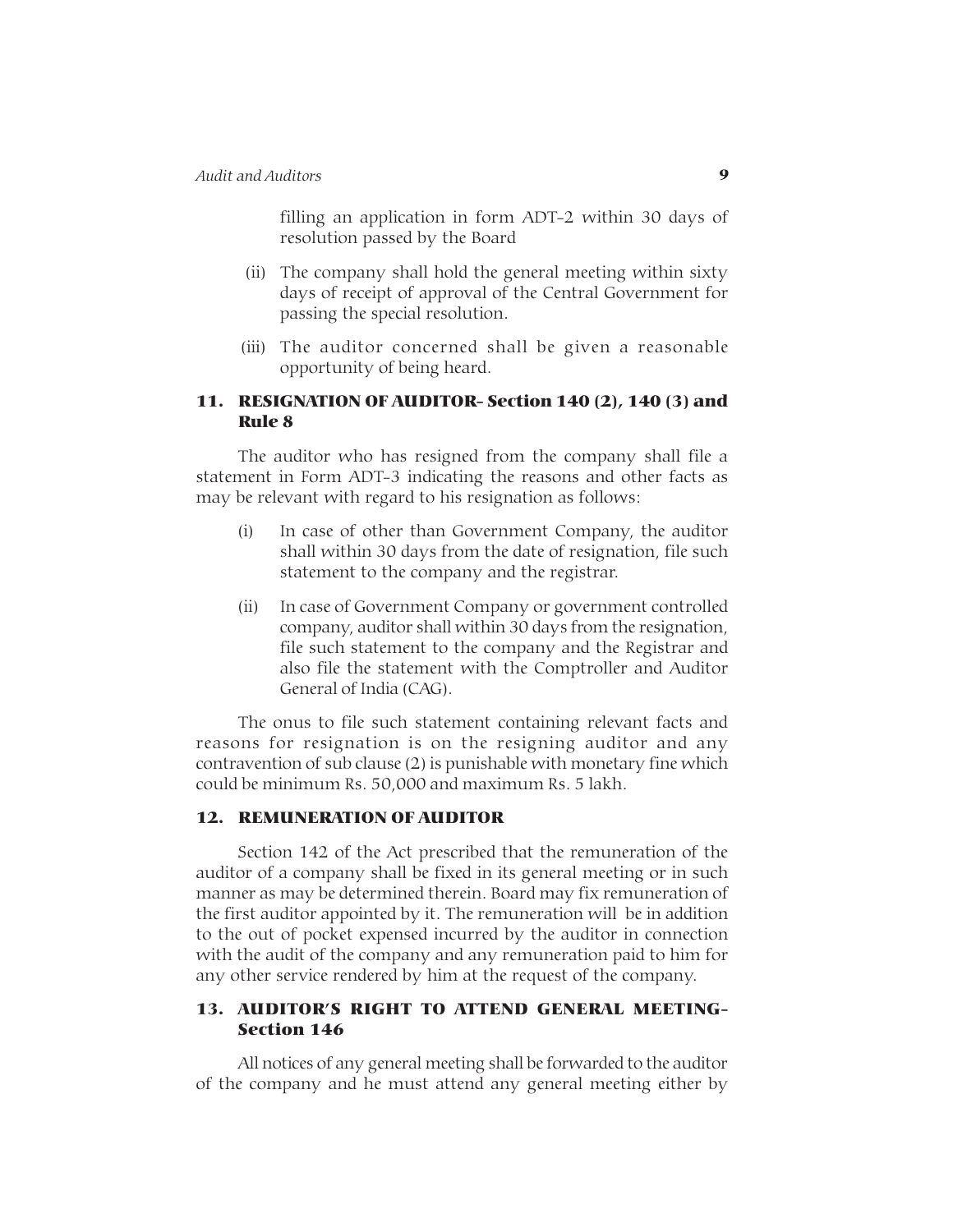himself or through his authorised representative (qualified to be an auditor) and shall have right to be heard at such meeting on any part of the business which concerns him as the auditor.

# 14. POWERS AND DUTIES OF AUDITORS

Section 143(1) provided that Every auditor can access at all times to the books of accounts, vouchers and seek such information and explanation from the company and enquire such matters as he considers necessary, including the matters specified in sub-Clauses (a) to (f). It is the duty of every auditor to make proper enquiry regarding these matters, besides other matters and if he is satisfied, it is not necessary to disclose this fact in his report. However, on enquiry, if he finds some adverse features, it is his duty to report the same. Specific enquiries to be made by the auditor under this sub-Section are as under–

#### a) *Loans and Advances made by the Company*

Auditor shall inquire into "whether loans and advances made by the company on the basis of security have been properly secured and whether the terms on which they have been made are not prejudicial to the interest of the company or its members." It is applicable to all loans and advances made on the basis of security. The auditor should verify that the security held against the loans and advances made by the company are legally enforceable and also ascertain the valuation of securities to see whether the loan is fully secured or partly secured.

#### b) *Transactions represented by book entries*

Auditor is required to inquire "whether the transactions of the company which are represented merely by book entries are not prejudicial to the interests of the company". He should verify the all book entry transactions and determine whether such transactions have actually taken place and are not prejudicial to the interest of the company.

#### c)*Sale of investments*

Auditor should inquire, "whether so much of the assets of the company (except an investment company or a banking company) as consists of shares, debentures and other securities, have been sold at a price less than that at which they were purchased by the company". Auditor must verify the cases where securities are sold at a price less than their cost of acquisition and if he finds that such sale is bona fide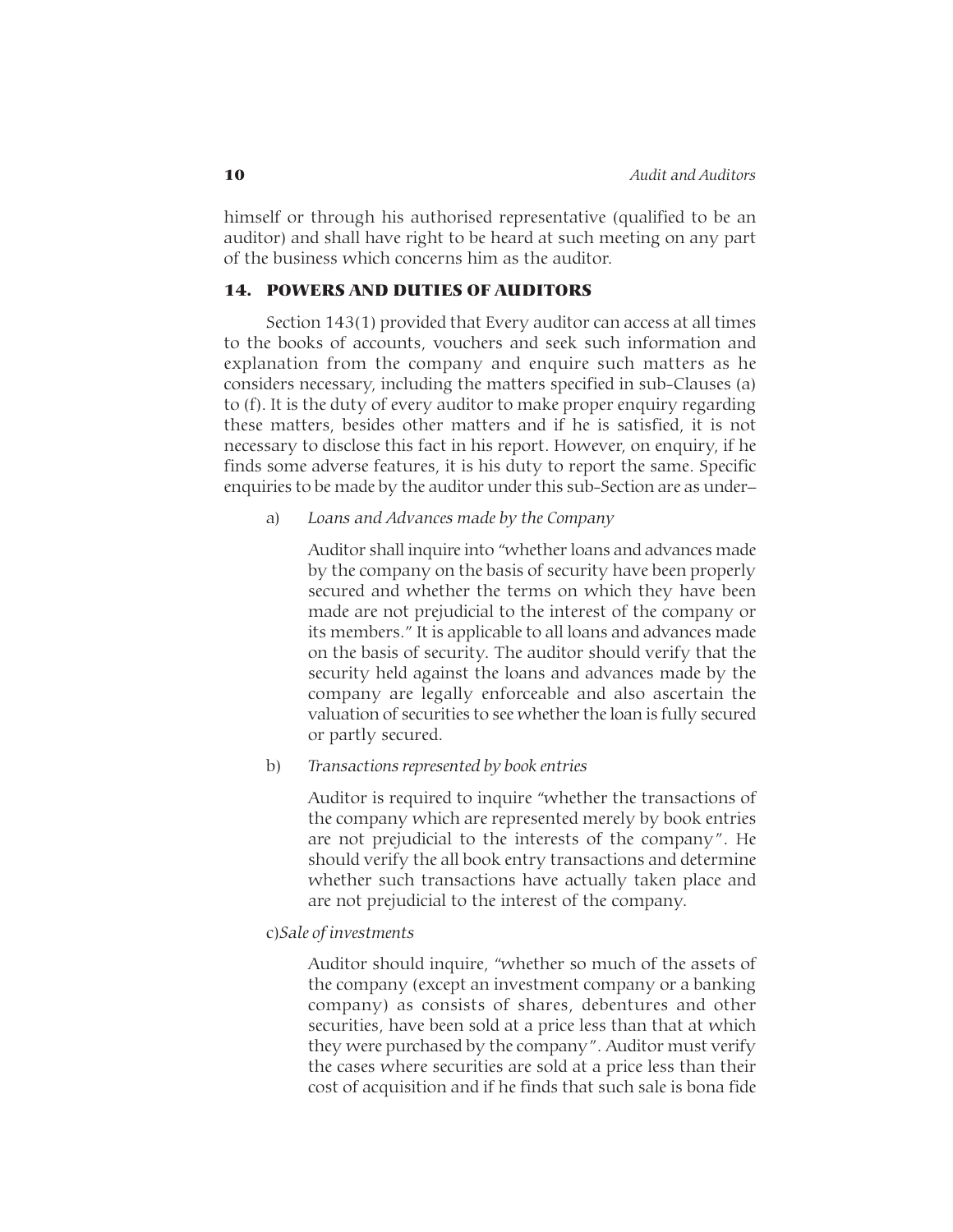and the price realised is considered to be reasonable, having regards to the circumstances of each case, no further reporting is required.

d) *Loans and Advances shown as deposits*

Auditor must verify "whether loans and advances made by the company have been shown as deposits". The auditor must inquire in respect of all the deposits shown by the company and satisfy himself that the loans and advances have not been shown as deposits.

e) *Charging of Personal expenses to revenue account*

Auditor should inquire as to "whether personal expenses have been charged to revenue account". Auditor must ensure that no personal expenses of directors and officers of the company have been charged to revenue account.

f) *Allotment of shares for cash*

Auditor should inquire as to "whether cash has actually been received in respect of shares stated to have been allotted for cash and if no cash has actually been so received, whether the position as stated in the account books and balance sheet is correct, regular and not misleading". In this connection, auditor must ensure in respect of shares allotted in cash by the company that cash has actually been received in respect of such allotment by the company.

He should verify and report the cases where cash was not received and that the position, as stated in books of accounts and balance sheet, is correct, regular and not misleading.

Auditor will have access to books of accounts and vouchers, not only to those kept at registered office of the company but also to those kept at any other place. Such access shall be available at all times. Also, auditor of a holding company shall have access to the books of all of its subsidiary companies for the purpose of consolidation of financial statements of holding company and its subsidiaries.

### 15. AUDIT REPORT

Section 143 (2) prescribed that auditor shall make a report to the members of the company on the accounts examined by him and on every financial statement which is required to be laid in the general meeting of the company. The Audit report should take into consideration the provisions of this Act, the Accounting and Auditing standards and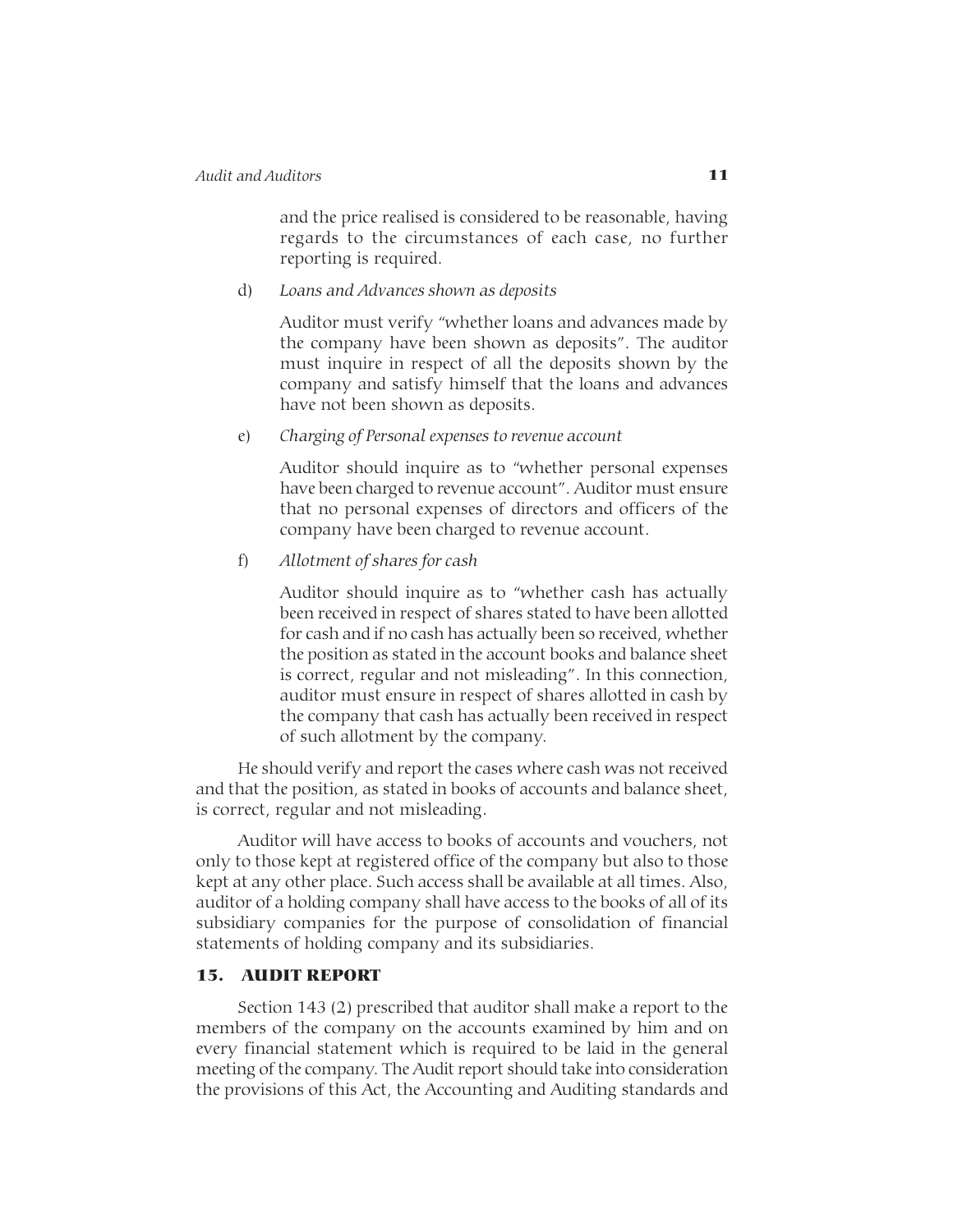matters which are required under this Act or rules made thereunder or under any order made u/s 143(11).

The Audit report should state that to the best of his information and knowledge, the said accounts and financial statements give a true and fair view of the state of the company's affair as at the end of the financial year and the profit or loss and the cash flow for the year and such other matters as may be prescribed.

Section 143 (3) laid down that auditor's report shall also state other details which are as under:

- (a) whether he has sought and obtained all the information and explanations which were necessary and if not, the details thereof and the effect of such information on the financial statements;
- (b) whether, in his opinion, proper books of account as required by law have been kept by the company and proper returns adequate for the purposes of his audit have been received from branches not visited by him;
- (c) whether the branch audit report prepared by a person other than the company's auditor has been sent to him;
- (d) whether the company's balance sheet and profit and loss account dealt with in the report are in agreement with the books of account and returns;
- (e) whether, in his opinion, the financial statements comply with the accounting standards;
- (f) the observations or comments of the auditors on financial transactions or matters which have any adverse effect on the functioning of the company;
- (g) whether any director is disqualified from being appointed as a director under section 164 (2);
- (h) any qualification, reservation or adverse remark relating to the maintenance of accounts and other matters connected therewith;
- (i) whether the company has adequate internal financial controls system in place and the operating effectiveness of such controls;
- (j) Rule 11 prescribed that Auditor's Report shall also include their views and comments on the following matters, namely:-
	- (i) whether the company has disclosed the impact, if any,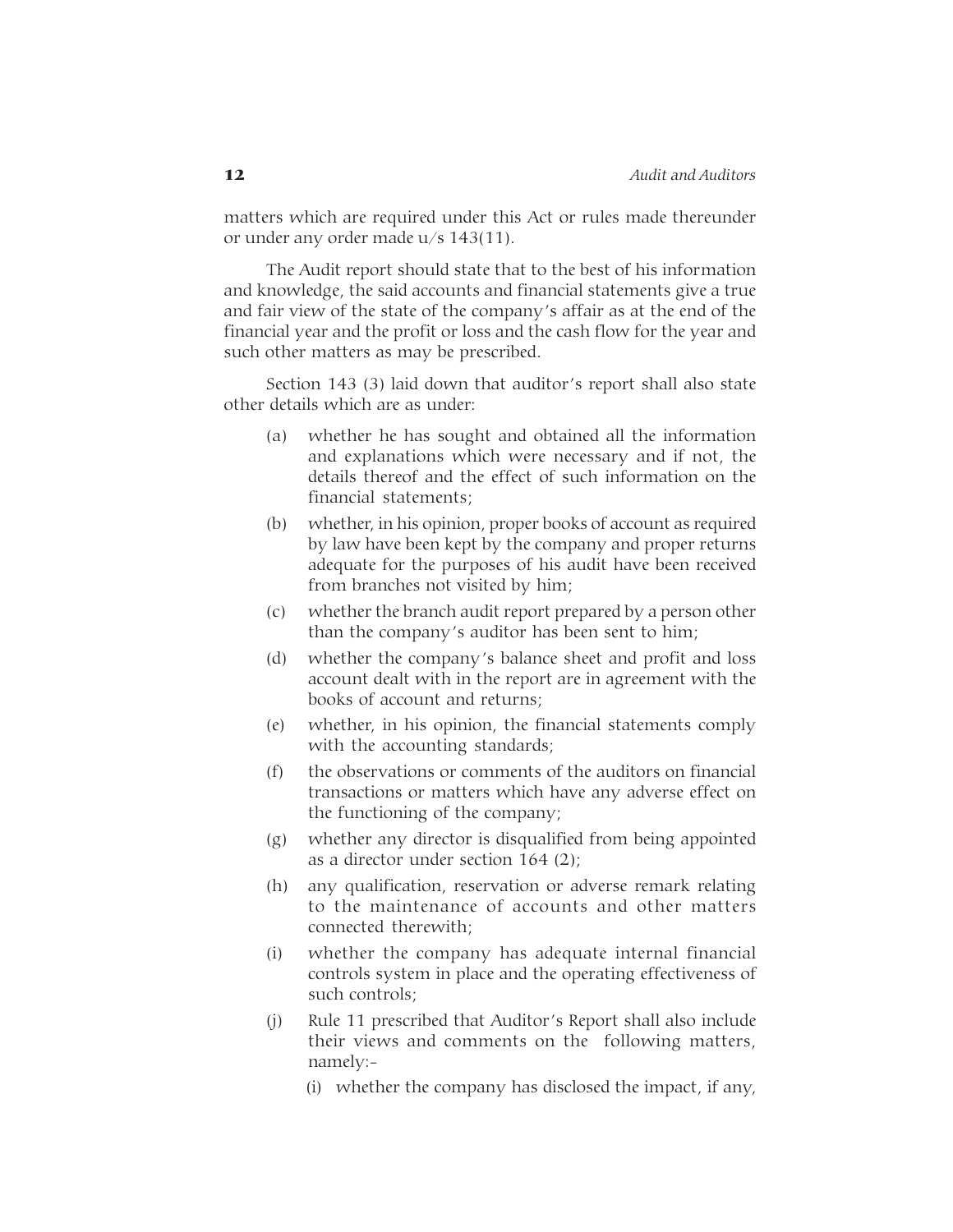of pending litigations on its financial position in its financial statement;

- (ii) whether the company has made provision, as required under any law or accounting standards, for material foreseeable losses, if any, on long term contracts including derivative contracts;
- (iii) whether there has been any delay in transferring amounts, required to be transferred, to the Investor Education and Protection Fund by the company.

The auditor is required to provide the reasons, where any of the matters required to be included in the Audit Report under this Clause is answered in negative or with a qualification. {Section 143 (4)}

# 16. POWERS OF COMPTROLLER AND AUDITOR–GENERAL OF INDIA IN CASE GOVERNMENT COMPANY-Section143 (5) to 143 (7)

In case of Government Company, the Audit Report among other things, shall include the directions, if any, issued by the Comptroller and Auditor –General of India (CAG), the action taken and the impact thereof on the Company's accounts and financial statement.

The CAG shall have a right to the conduct a supplementary audit of financial statement of the company and comment upon or supplement such audit report within 60 days from the date of receipt of the audit report  $u/s$  143 (5).

Provided that any comments given by the CAG upon, or supplement to, the audit report shall be sent by the company to every person entitled to copies of audited financial statements u/s 136 (1) and also be placed before the annual general meeting of the company at the same time and in the same manner as the audit report.

The CAG may, by an order, cause test audit to be conducted of the accounts of company covered u/s 139 (5) or 139 (7) and the provisions of section 19A of the Comptroller and Auditor-General's (Duties, Powers and Conditions of Service) Act, 1971, shall apply to the report of such test audit.

### 17. BRANCH AUDIT- SECTION 143 (8) AND RULE 12

Branch Auditor: Accounts of branch office can be audited by –

- 1. The company's auditor; or
- 2. Any other person, qualified to be and appointed as an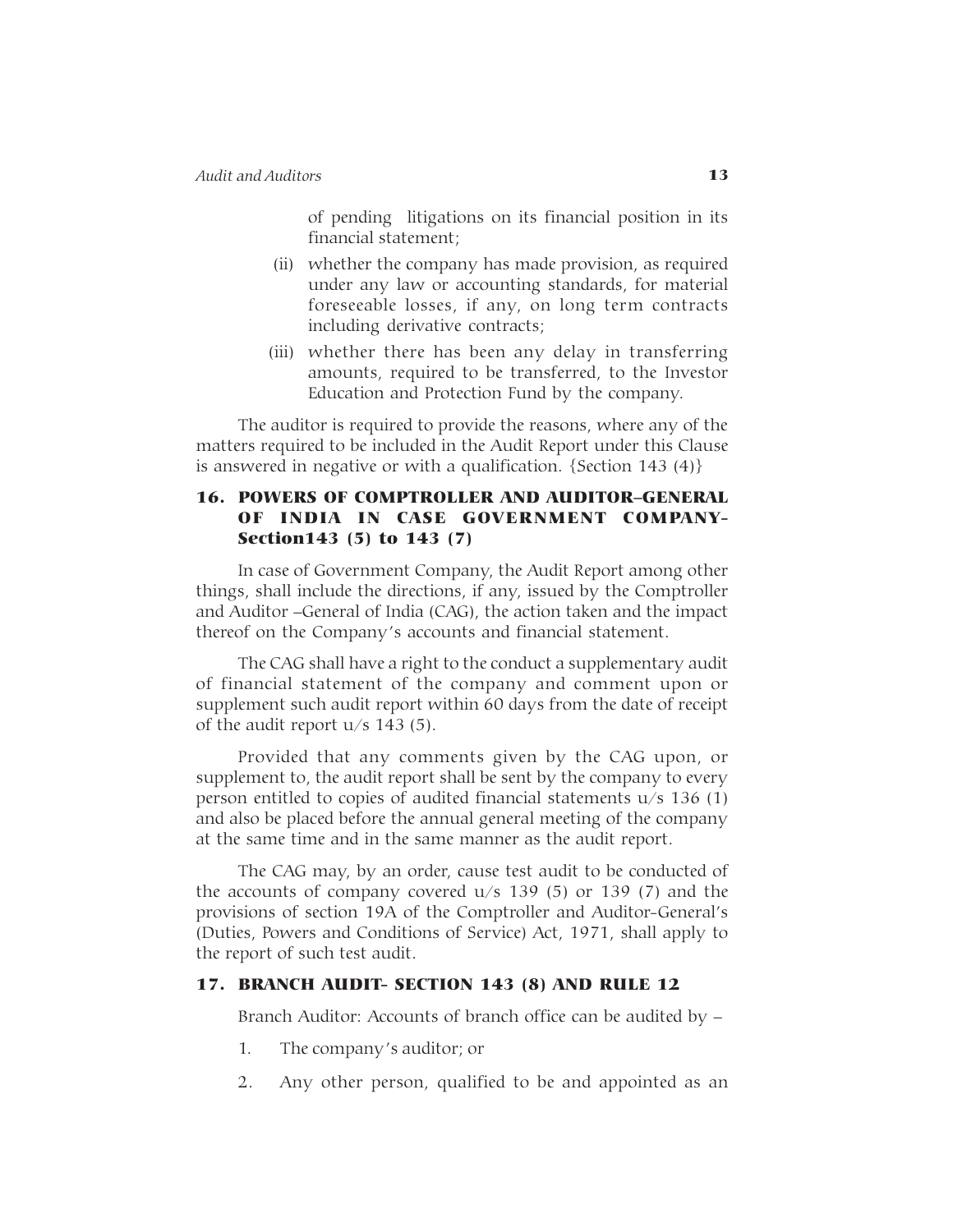auditor as per the provisions of the Act as branch auditor; or

3. In case of foreign branch, by the company's auditor or by an accountant or a competent person appointed in accordance with the prevailing laws of the foreign country.

The branch auditor shall prepare a report on the accounts of the branch examined by him and the company's auditor shall deal with such report in his audit report in a manner as he considers necessary.

Duties and powers of the company's auditor with reference to the audit of the branch and the branch auditor.-

- (1) The duties and powers of the company's auditor with reference to the audit of the branch and the branch auditor, if any, shall be as contained in sub-sections (1) to (4) of section 143 i.e. right of access to books of accounts, ensure about the mandatory books of accounts maintained, prepare auditors' report and state the reasons of qualification in report, if any etc .
- (2) The branch auditor shall submit his report to the company's auditor.
- (3) The provisions of sub-section (12) of section 143 read with rule 12 hereunder regarding reporting of fraud by the auditor shall also extend to such branch auditor to the extent it relates to the concerned branch.

#### 18. AUDITING STANDARDS - SECTION 143 (9) & (10)

Every auditor must comply with the auditing standards. While the Central Government prescribes the Auditing Standards or addendums thereto, it shall consult with and take recommendations of the Institute of Chartered Accountants of India (ICAI) and the National Financial Reporting Authority (NFRA). Till such time the Auditing Standards are notified by the Central Government, the auditing standards specified by the ICAI are deemed to be the auditing standards.

# 19. REPORTING OF FRAUDS BY AUDITOR- Section 143(12) to 143 (15) & Rule 13

Section 143 (12) and Rule 13 provides that if the auditor of a company, in the course of the performance of his duties as auditor, has reason to believe that an offence involving fraud is being or has been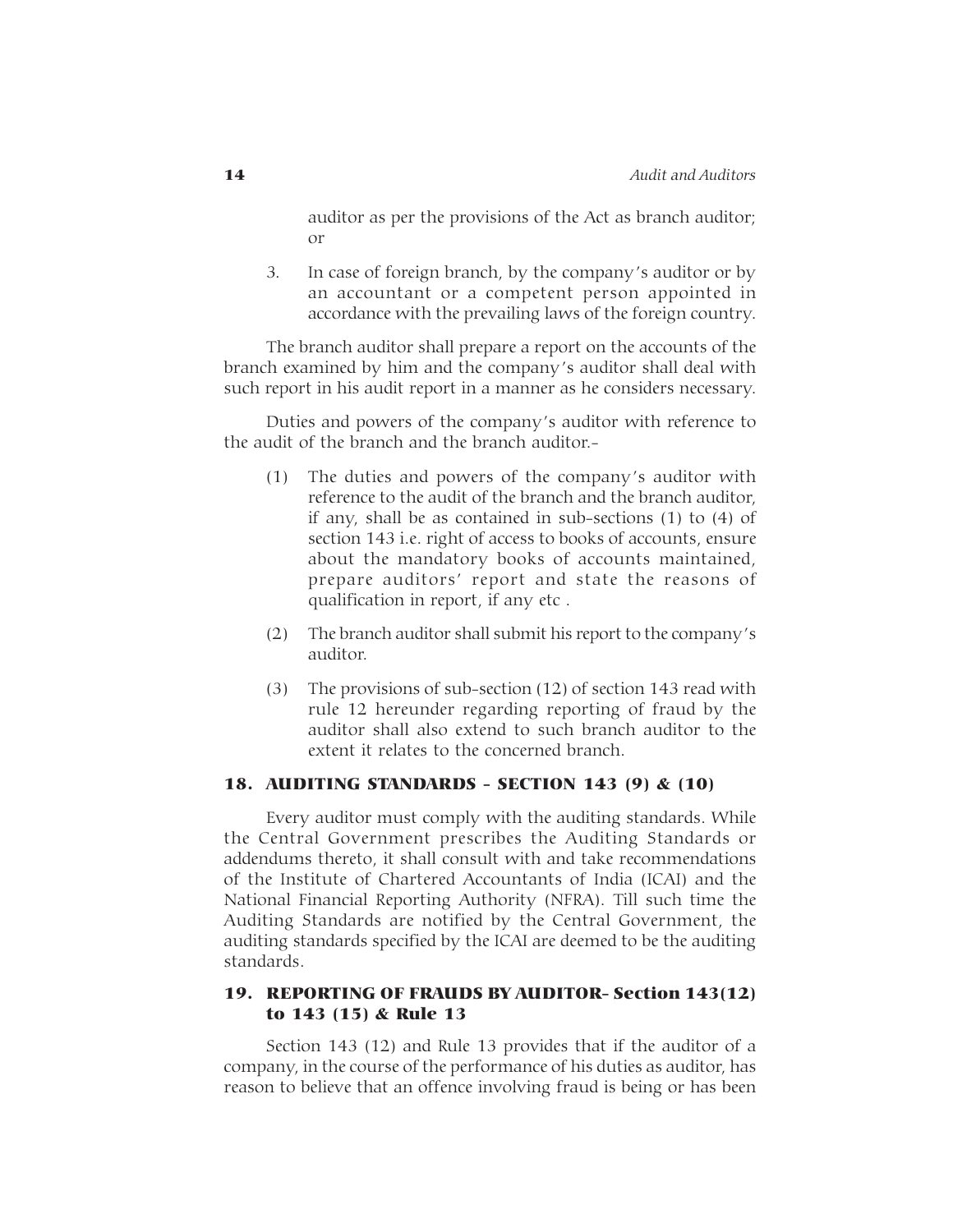#### *Audit and Auditors* 15

committed against the company by officers or employees of the company, he shall report the matter to the Central Government immediately but not later than 60 days of his knowledge and after following the procedure indicated herein below:

- (i) auditor shall forward his report to the Board or the Audit Committee, as the case may be, immediately after he comes to knowledge of the fraud, seeking their reply or observations within 45 days;
- (ii) on receipt of such reply or observations the auditor shall forward his report and the reply or observations of the Board or the Audit Committee alongwith his comments (on such reply or observations of the Board or the Audit Committee) to the Central Government within 15 days of receipt of such reply or observations;
- (iii) in case the auditor fails to get any reply or observations from the Board or the Audit Committee within the stipulated period of 45 days, he shall forward his report to the Central Government alongwith a note containing the details of his report that was earlier forwarded to the Board or the Audit Committee for which he failed to receive any reply or observations within the stipulated time.

The report shall be in the form of a statement as specified in Form ADT-4 on the letter-head of the auditor containing postal address, e-mail address, contact number, Membership Number and be signed & sealed by the auditor and same shall be sent through Registered Post with AD/speed post followed by an e-mail in confirmation to the Secretary, MCA of the same .

The provision of section 143 applies mutatis-mutandis to Cost Accountants in practice conducting Cost Audit under section 148 or the Company Secretary in practice conducting secretarial audit under section 204. If any auditor, cost accountant or company secretary in practice fails to comply with the provisions of section 143 (12) for reporting of an offence involving fraud, they will be punished with a fine of minimum Rs. 1 lakh and upto Rs. 25 lakhs but they will not be punished if Auditor done such reporting in good faith.

#### 20. AUDITOR NOT TO RENDER CERTAIN SERVICES (PROHIBITED SERVICES)- Section 144

An auditor shall provide to the company only such other services as are approved by the Board of Directors/ the audit committee, but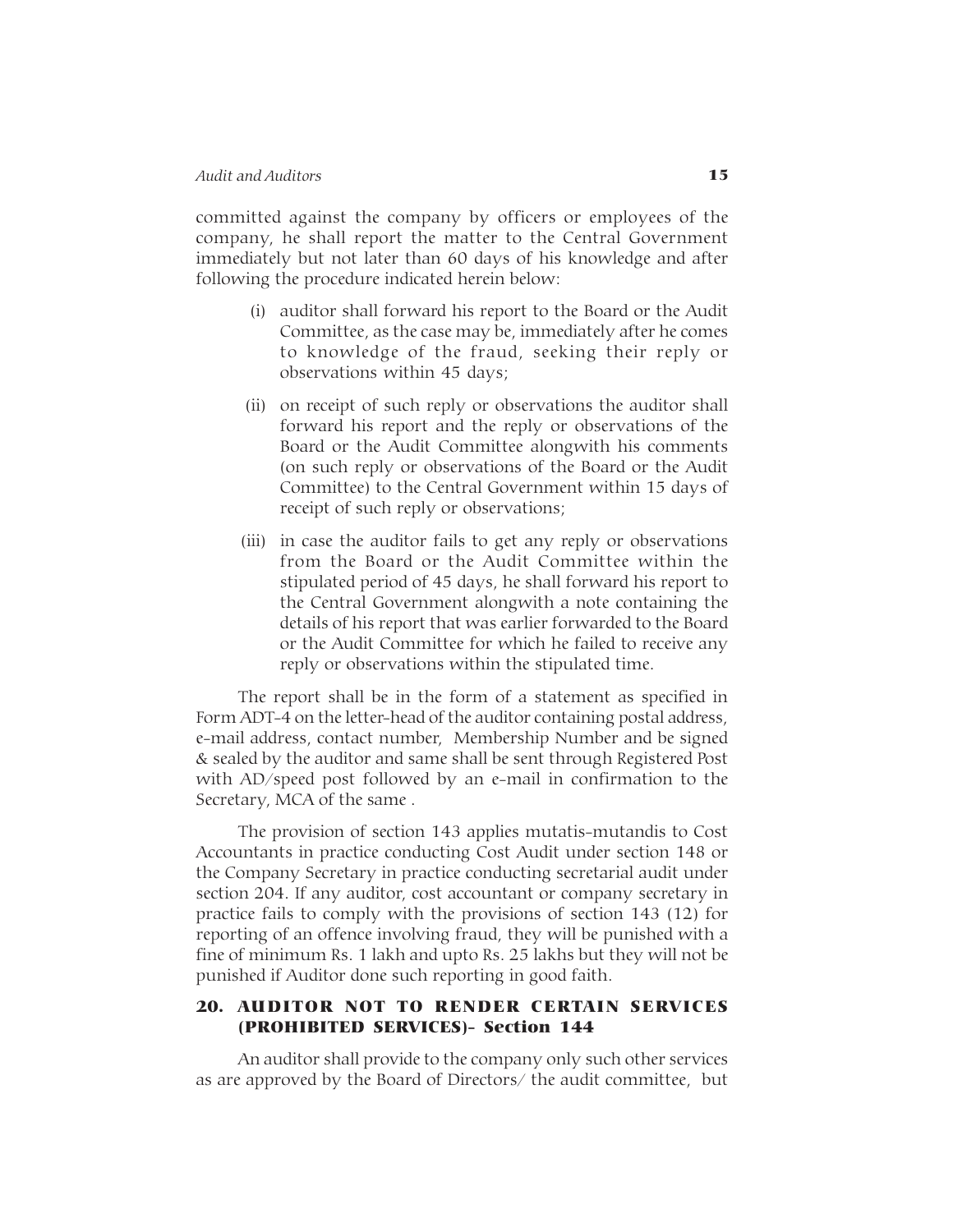which shall not include any of the following services (whether such services are rendered directly or indirectly to the company or its holding company or subsidiary company, namely:-

- (a) accounting and book keeping services;
- (b) internal audit;
- (c) design and implementation of any financial information system;
- (d) actuarial services;
- (e) investment advisory services;
- (f) investment banking services;
- (g) rendering of outsourced financial services;
- (h) management services; and
- (i) any other kind of services as may be prescribed.

### 21. APPOINTMENT OF AUDITOR OTHER THAN RETIRING AUDITOR BY SPECIAL NOTICE- Section 140 (4)

Special notice shall be required from members proposing to move a resolution at the next annual general meeting to appoint a person other than the retiring auditor or to provide that the retiring auditor shall not be re-appointed.

Such special notice shall not be required in case where the retiring auditor has completed a consecutive tenure of five years or, as the case may be, ten years, as provided under sub-section (2) of section 139.

Following points are relevant for the purpose of special notice:

- i. Company, on receipt of such special notice for removing auditor, should forthwith send a copy of the same to the retiring auditor.
- ii. If the auditor makes a representation in writing to the company and requests for its notification to the members, the company shall
	- (a) state the fact of representation in any notice of resolution, and
	- (b) send copy of representation to members to whom notice of meeting is sent, whether before or after the receipt of representation by the company.
	- (c) if the copy of representation is not so sent , copy thereof should be filed with the Registrar.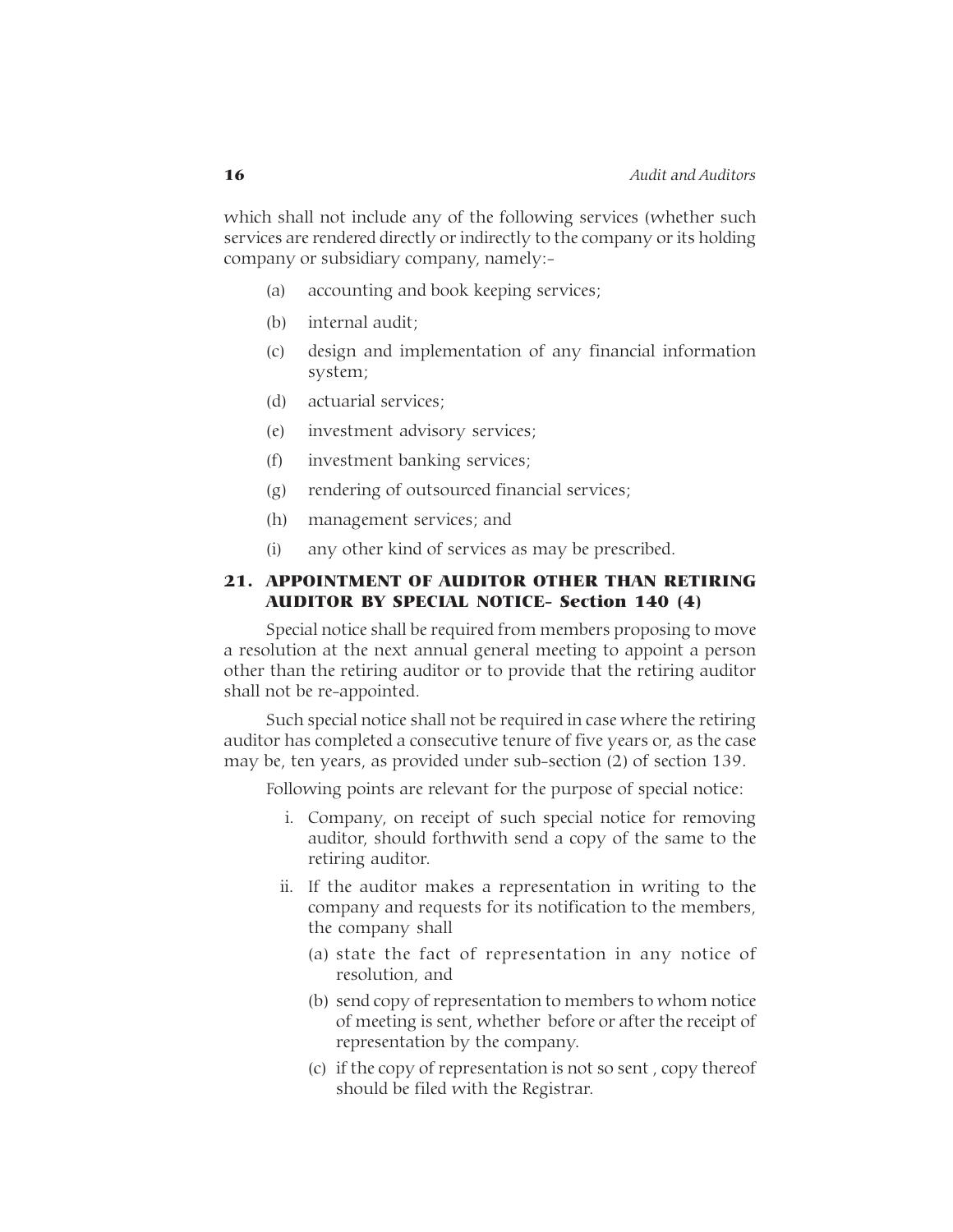- iii. such representation should be of a reasonable length and not too long.
- iv. For circulation to members, it should not be received by the company too late.
- v. Auditor may require the company to read out the representation in the meeting if it is not so notified to members because it was too late or because of company's default.

If the Tribunal is satisfied on an application either of the company or of any other aggrieved person that the rights conferred by this subsection are being abused by the auditor, then, the copy of the representation may not be sent and the representation need not be read out at the meeting. {This para is yet to be notified}

### 22. POWERS OF TRIBUNAL- Section 140 (5)

A National Company Law Tribunal (NCLT) can either –

- (i) *suo moto* or
- (ii) on an application from Central Government, or
- (iii) on an application from person concerned,

can direct the company to change the auditor if it is satisfied that the Auditor of a Company has, whether directly or indirectly, acted in a fraudulent manner or abetted or colluded in any fraud by, or in relation to, the company or its directors or officers.

In the case of application being made by the Central Government and the NCLT being satisfied that change of auditor is required, it shall within 15 days of the receipt of such application, make an order that the Auditor shall not function as an auditor of the company and the Central Government may appoint another auditor in his place. This will happen only when an application is made by the Central Government and not by any other person.

Where the auditor, whether individual or firm, against whom the final order as aforementioned is passed by the NCLT under this section, he shall not be eligible to be appointed as an auditor of any company for a period of 5 years from the date of passing of such order. Further, the auditor shall also be liable for action under Section 447 which provides for punishments for frauds. {This para is yet to be notified}

It has been clarified by way of explanation that in case a firm is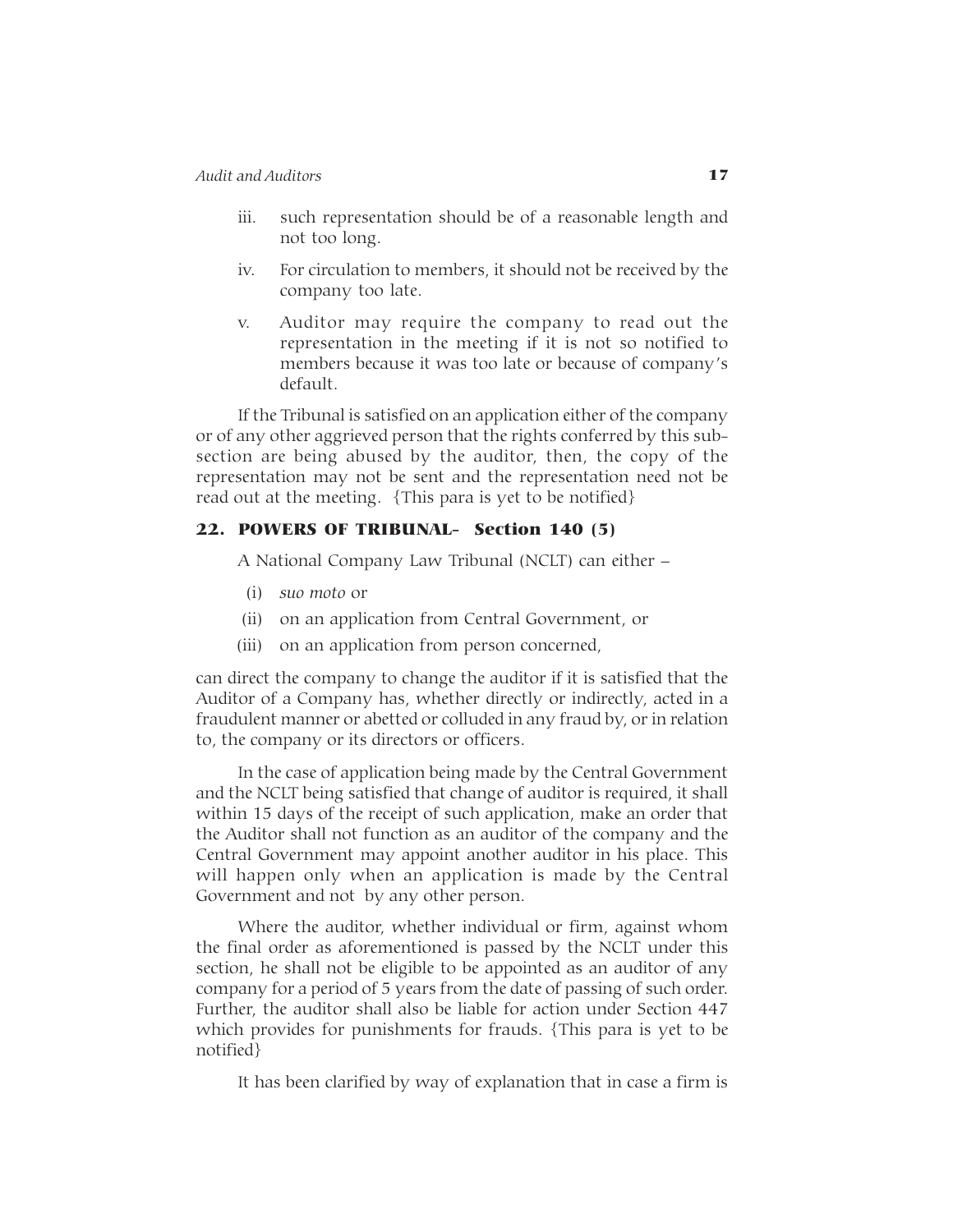appointed as auditor of the company, the liability shall be of the firm and every partner or partners who acted in fraudulent manner or abetted or colluded in any fraud by, or in relation to, the company or its directors or officers shall be liable and not be eligible to be appointed as auditor of any company for a period of 5 years.

### 23. SIGNING OF AUDIT REPORTS - Section 145

Auditor shall sign the auditor's report of the company. Any qualifications, observations or comments on financial transactions matters, which have any adverse effect on the functioning of the company mentioned in the auditor's report shall be read before the company in general meeting and shall be open to inspection by any member of the company.

### 24. PUNISHMENT FOR CONTRAVENTION – Section 147

#### *For the Company*

1. If any of the provisions of sections 139 to 146 (both inclusive) is contravened, the company shall be punishable with fine which shall not be less than Rs. 25,000 but which may extend to Rs. 5,00,000 and every officer in default shall be punishable with imprisonment for a term which may extend to 1 year or with fine which shall not be less than Rs. 10,000 but which may extend to Rs. 1,00,000 or with both.

#### *For the Auditor*

- 2. If an auditor of a company contravenes any of the provisions of section 139 section 143, section 144 or section 145, the auditor shall be punishable with fine which shall not be less than Rs. 25,000 but which may extent to Rs. 5,00,000. if an auditor has contravened such provisions knowingly or willfully with the intention to deceive the company/ shareholders/creditors/authorities, he shall be punishable with imprisonment for a term which may extend to 1 year and with fine which shall not be less than Rs. 1,00,000 which may extend to Rs. 25,00,000.
- 3. Where an auditor has been convicted under sub-section (2), he shall be liable to refund the remuneration received by him to the company; and pay for damages to the company/ statutory bodies/authorities/to any other persons for loss arising out of incorrect or misleading statements of particulars made in his audit report.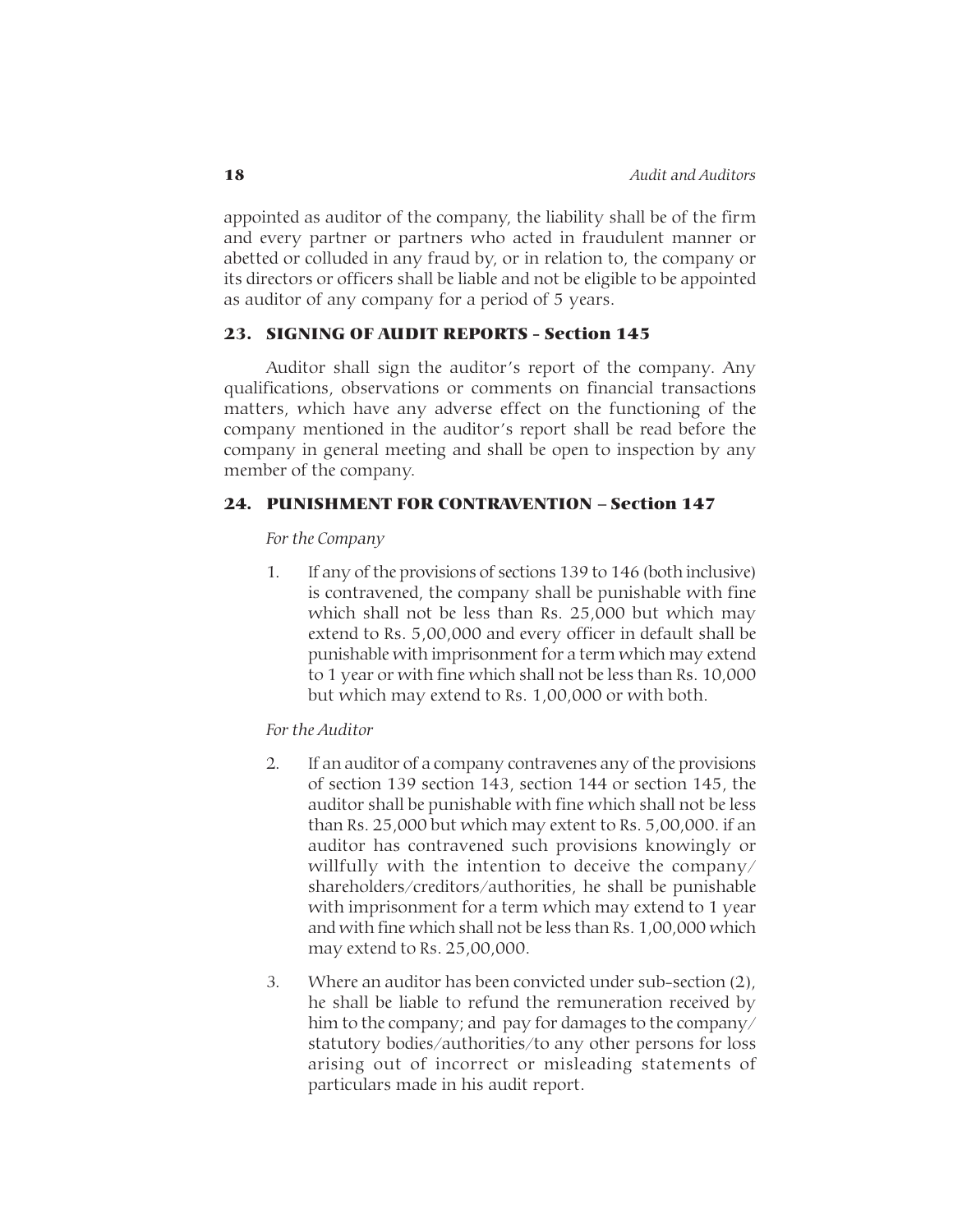- 4. The Central Government shall specify any statutory body/ authority/an officer for ensuring prompt payment of damages to the company/ statutory bodies/authorities/any other persons by issuing notification and such body shall after payment of damages to such company/persons file a report with the Central Government in respect of making such damages in such manner as may be specified in the notification.
- 5. Where, in case of audit of a company being conducted by an audit firm, it is proved that the partner(s) of audit firm have acted in a fraudulent manner/abetted/ colluded in any fraud by, or in relation to or by, the company/its directors/ officers, the civil/criminal liability as provided in this Act or in any other law for the time being in force, for such act shall be of the partner or partners concerned of the audit firm and of the firm jointly and severally.

### 25. COST RECORDS & AUDIT– Section 148

#### *Applicability for Cost Records:*

Section 148 (1) read with Rule 3(1) of draft Companies (Cost Records and Cost Audit) Rules, 2013 provides the Central Government may direct, by an order to the prescribed class of companies (engaged in the production of prescribed goods or providing prescribed services) to maintain the cost records.

Central Government shall, before issuing such order in respect of any class of companies regulated under a special Act, consult the regulatory body constituted or established under such special Act.

#### *Applicability for Cost Audit:*

Section 148 (2) read with Rule 3(2) of draft Companies (Cost Records and Cost Audit) Rules, 2013 provide the Central Government, by order, may direct for the audit of cost records of class of companies, as mentioned in Rule 3 (1) of draft Companies (Cost Records and Cost Audit) Rules, 2013 and which have a net worth/turnover of such amount as may be prescribed shall be conducted in the manner specified in the order.

Section 148(3) read with Rule 14 prescribed that the cost audit shall be conducted by a Cost Accountant in practice who shall be appointed by the Board but Remuneration of Cost Auditor will be determined by the members as under:-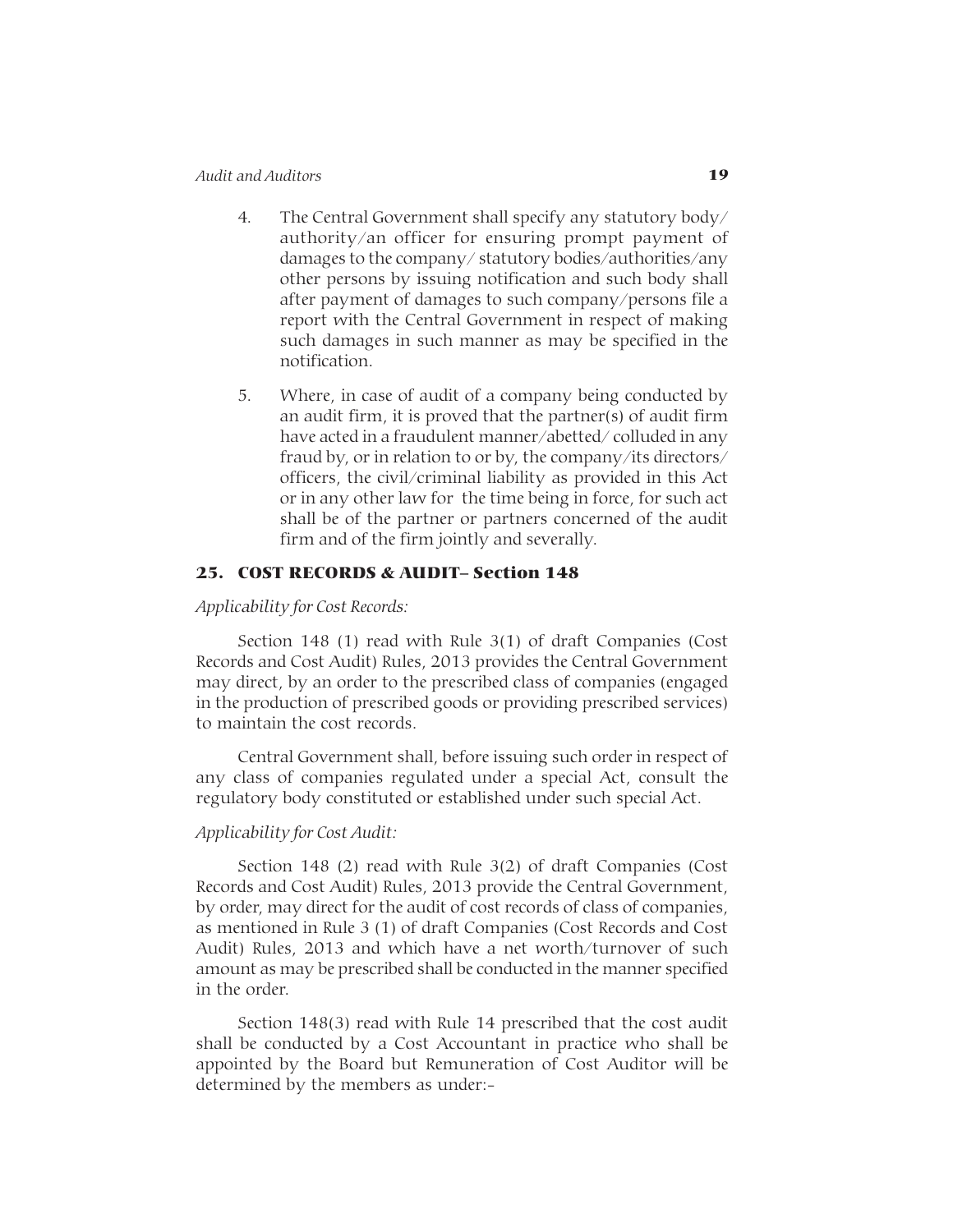- (a) in the case of companies which are required to constitute an audit committee-
	- (i) the Board shall appoint an individual/firm (cost accountant(s) in practice) as cost auditor on the recommendations of the Audit committee, which shall also recommend remuneration for such cost auditor;
	- (ii) the remuneration recommended by the Audit Committee under (i) shall be considered and approved by the Board of Directors and ratified subsequently by the shareholders;
- (b) in the case of other companies which are not required to constitute an audit committee, the Board shall appoint an individual/firm (cost accountant(s) in practice) as cost auditor and the remuneration of such cost auditor shall be ratified by shareholders subsequently.

According to proviso of section 148 (3) of the Act, a person appointed under Section 139 as an auditor of the company (financial auditor) shall not be appointed for conducting the audit of the cost accounts of a company (cost auditor of the same company). Cost auditor shall comply with the cost auditing standards which are issued by the Institute of Cost and Works Accountants of India, constituted under the Cost and Works Accountants Act, 1959, with the approval of the Central Government.

Cost audit conducted under section 148 shall be in addition to the audit conducted under section 143. The qualifications, disqualifications, rights, duties and obligations applicable to financial auditors shall, so far as may be applicable, apply to a cost auditor and it shall be the duty of the company to give all assistance and facilities to the cost auditor for auditing the cost records of the company.

Rule 5 of draft Companies (Cost Records and Cost Audit) Rules, 2013 [Draft Rule] provided that every company covered under rule 3(2) of Draft Rule shall within 180 days of the commencement of every financial year appoint a cost auditor.

Every cost auditor, who conducts an audit of the cost records of the company, shall submit the cost audit report alongwith his or its reservations or qualifications or observations to the Board of Directors of the company within 180 from the close of the company's financial year to which the report relates.

A company shall furnish the cost audit report to Central